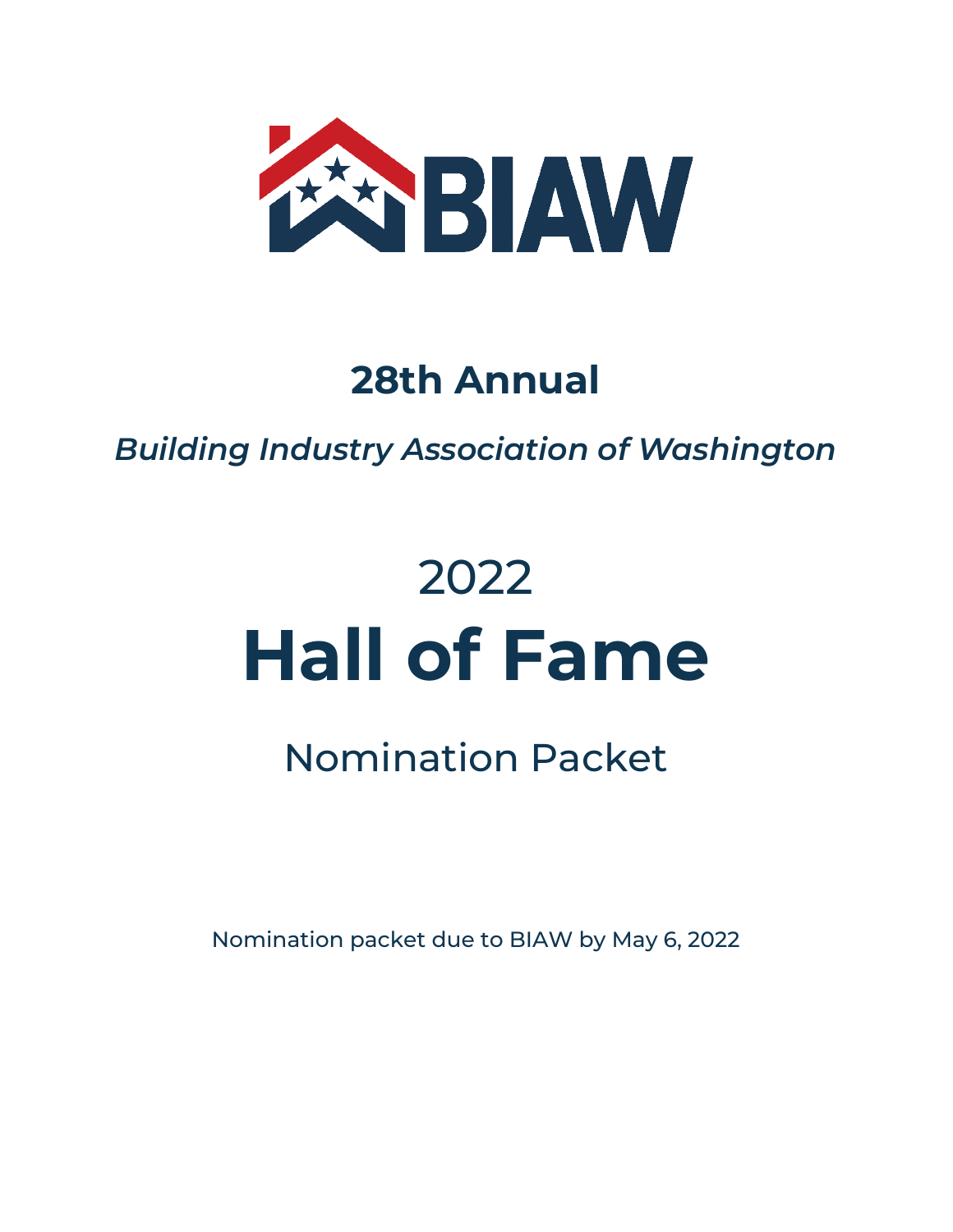#### **Purpose**

The purpose of the BIAW Hall of Fame (HOF) is to honor men and women who have made significant and lasting contributions to BIAW. The HOF acknowledges lifetime achievement in the building industry.

#### **Nominees**

Nominees must represent the highest level of achievement in the building industry over an entire career. Nominees will be selected from the following categories:

- Builder/Developer Owner or key administrator of a residential building company.
- Subcontractors and/or Material Suppliers Individuals directly responsible for supplying goods or services to builders.
- Government Elected or appointed officials involved in government service relating to housing.

■ Housing Related Individuals involved in related fields of endeavor such as financing, land development and planning, architecture, housing research and housing related trade associations.

#### **Call for Entries**

A call for entries is made prior to the BIAW summer board meeting. A BIAW member, local association or a member of the BIAW Bylaws and Nominations committee may submit a nomination to the BIAW Hall of Fame Recommendation Committee (HOFRC). Nomination packets shall be received by the BIAW office. A nominee may not be submitted more than five consecutive times.

#### **Guidelines for Nominations**

- $\blacksquare$  A completed nomination form
- Persons (living or deceased) who have made significant and lasting contributions to BIAW
- Financial success or size of an individual's operation shall not be considered a real contribution
- $\blacksquare$  The contribution must have resulted in a substantial improvement or innovation in Washington's housing and promotion of BIAW's philosophy, protecting housing affordability and free enterprise
- It is not necessary to have served in an elected capacity on the state or local association level
- Magazine and/or newspaper articles published about the nominee concerning other related building and housing activities and contributions may be attached to nomination form

#### **Selection Procedure**

- The HOFRC, comprised of BIAW HOF members, BIAW past presidents, and BIAW past second vice presidents, discuss the merits of each nominee
- The HOFRC reviews and may recommend up to five candidates

#### **Voting Criteria**

- voting is conducted by secret ballot
- A candidate must receive at least a two-thirds majority affirmative vote of the HOFRC
- $\blacksquare$  There need not be an inductee in any year

#### **Announcement of Election Results, Induction Ceremony**

- **n** Successful candidates will be announced to the executive committee during the summer board meeting
- Successful candidates will be inducted into the HOF during BIAW's annual installation and awards ceremony which is in conjunction with the fall board meeting
- HOF member's photo will be displayed at the BIAW office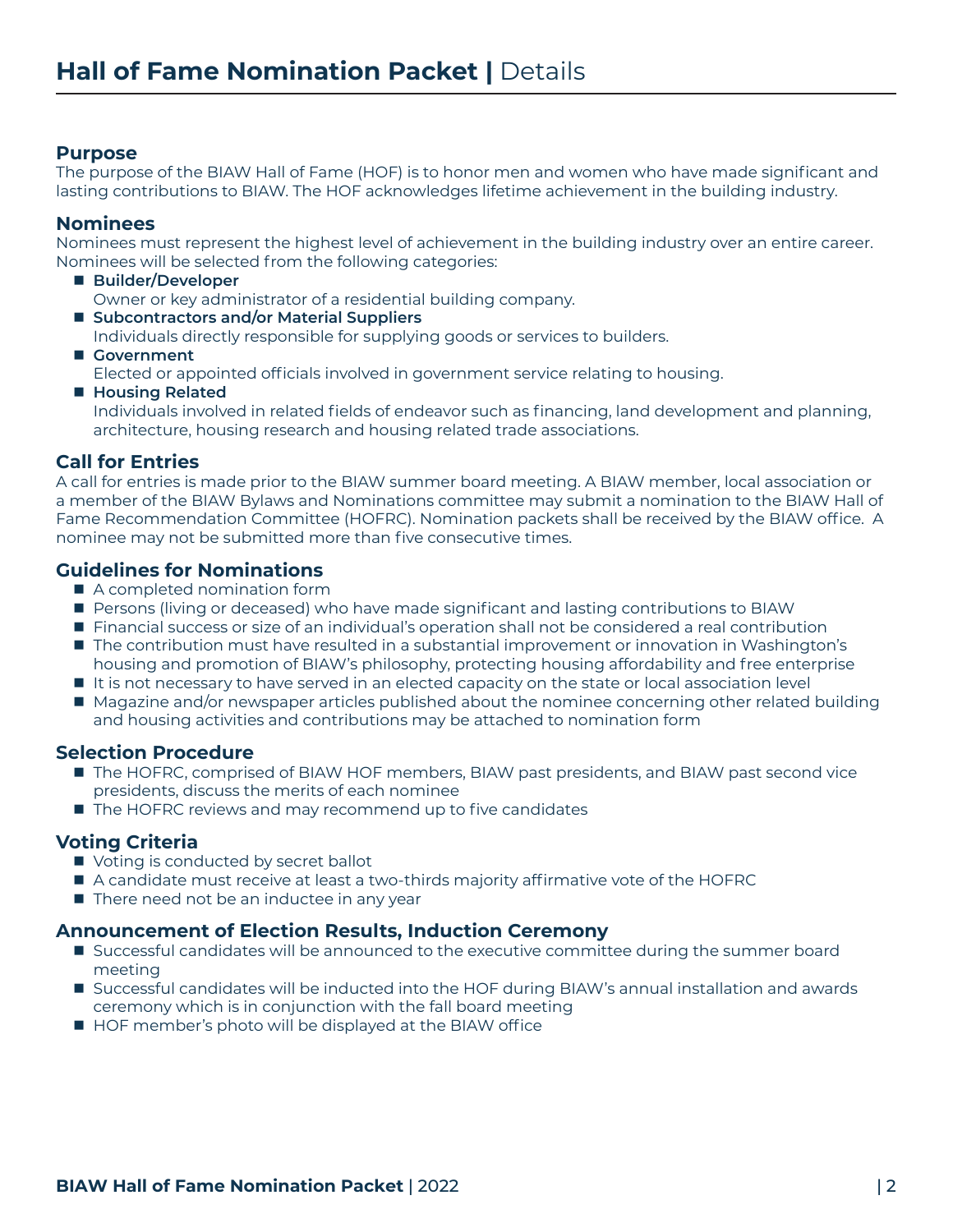| <b>Name</b>                     | <b>Title</b>                                          |
|---------------------------------|-------------------------------------------------------|
|                                 |                                                       |
| <b>Local Association</b>        |                                                       |
|                                 |                                                       |
| Company                         |                                                       |
| <b>Address</b>                  |                                                       |
|                                 |                                                       |
| City                            | <b>State</b><br><b>Zip</b>                            |
| Email                           |                                                       |
|                                 |                                                       |
| <b>Telephone</b>                |                                                       |
|                                 |                                                       |
| <b>Submitted By (check one)</b> |                                                       |
|                                 |                                                       |
| Local Association               | O Member<br><b>Bylaws &amp; Nominations Committee</b> |
|                                 |                                                       |
| Name                            | <b>Title</b>                                          |
|                                 |                                                       |
|                                 |                                                       |
| Local Association               |                                                       |
|                                 |                                                       |
| Company                         |                                                       |
| <b>Address</b>                  |                                                       |
|                                 |                                                       |
| City                            | <b>State</b><br>Zip                                   |
|                                 |                                                       |
| Email                           |                                                       |

**BIAW Hall of Fame Nomination Packet**  $|2022$   $|3$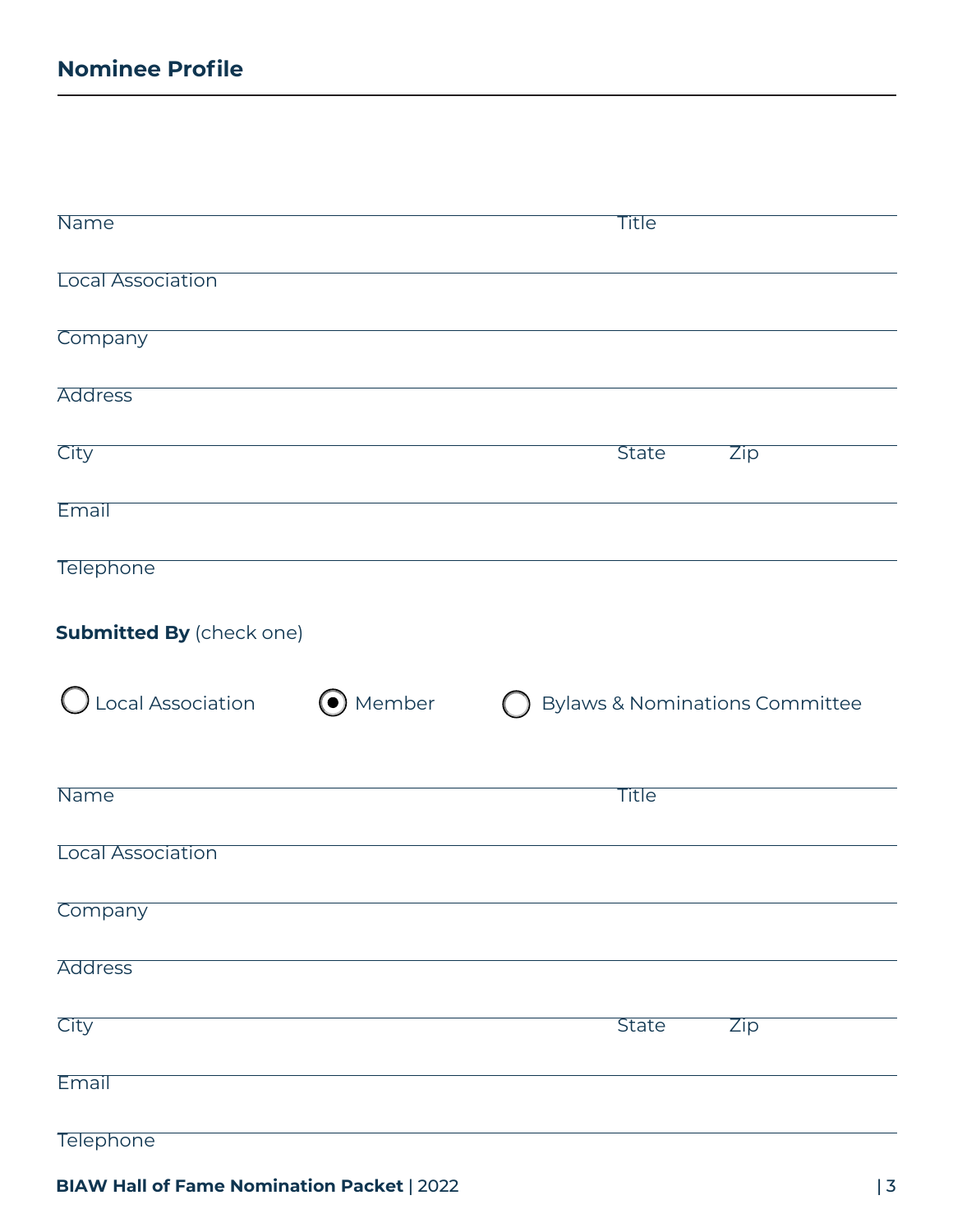1. Describe any significant or lasting contributions the nominee has made to BIAW; Washington's housing market; housing affordability; and/or free enterprise. Include dates of services and scope of projects.

2. How has nominee been involved in his/her local, state and national builders' associations? Include years of service, roles (i.e., elected office or committee work), special skills, and/or major accomplishments. Please focus specifically on roles with BIAW.

3. What service(s) has nominee performed for his/her community?